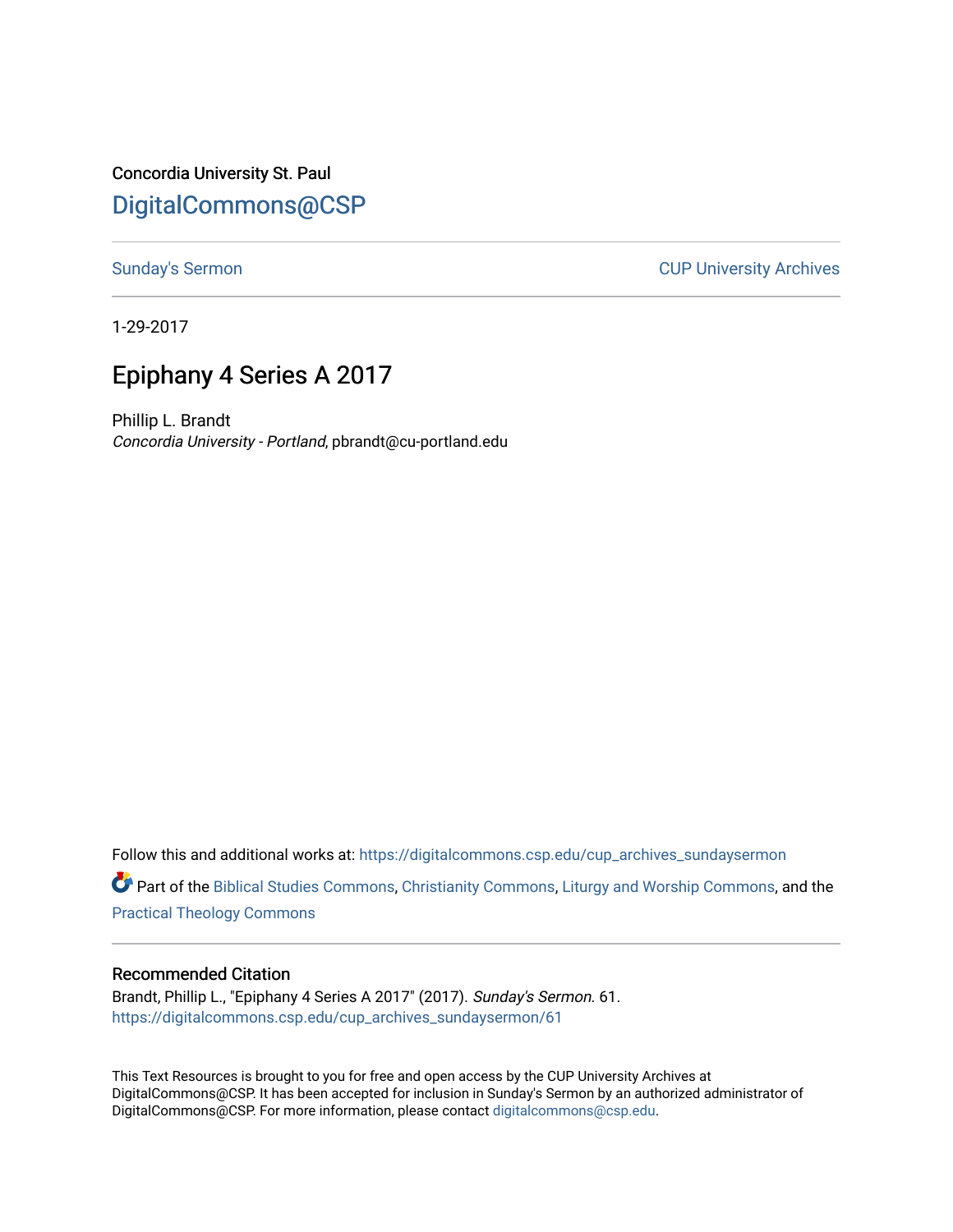Lent is fast approaching. If you have not already made plans for a midweek sermon series are looking for something to say on Wednesday nights, this came across my email account and I thought I would pass along – Dr. Charles Arrand at Concordia, St. Louis has prepared a Lenten series. You can find a link to it here: http://store.csl.edu/lenten-sermon-series-the-art-of-living-byfaith/?utm\_source=Concordia+Seminary+email+list&utm\_campaign=e1808a71f0- Issue+%233.01&utm\_medium=email&utm\_term=0\_2e9d2a1870-e1808a71f0- 80905137&ct=t()&mc\_cid=e1808a71f0&mc\_eid=f012da0fa8

## **Fourth Sunday after Epiphany, Jan, 29**

*The Jesus we worship is revealed to us today as the teacher, the teacher whose voice rang out on a mountaintop as he taught his disciples. Every Christian tradition has its primary sources. Lutherans tend to turn to Paul's words about justification in Galatians and Romans as a starting point for our theology. Those words will "trump" another interpretation for us. Hence we will read James in light of Romans and Galatians, not the other way around. Catholicism tends toward the letters of Peter and the Gospel of Matthew, especially chapter 18. The heirs of the radical Reformation of Switzerland will land on the Sermon on the Mount and thus the Hutterites, Mennonites and Amish will consider these words the very heart of Scripture. Because a few verses after our Gospel lesson today the Lord says we should not take an oath, the Amish will not take an oath, which prevents them from serving on jury duty. That text trumps the reading of Romans 13 or I Peter which exhort us to be submissive to civil authorities and seem to advocate that one can be a good Christian and participate in government.* 

*The revelation of Christ as teacher is a tougher job for the preacher than revelation of Christ in the healing or other miraculous ministry. A miracle is a clear pointer toward divinity, at least for those who live in a post-enlightenment world. For the people of the pre-enlightenment, who often were rather credulous when it came to miracles, the miraculous was not the slam dunk sort of proof that we consider it. For them, the teacher was also an important marker of the divine. This is still true in certain eastern cultures who revere teachers as if they were divine, or certainly holy. If you have a clear and meaningful message to teach, you must be from God. Unfortunately our culture has reviled teachers and there is a serious anti-education ethos which can be found within the student populations in many high schools today, particularly among young men. A few years ago Concordia University at which I teach received an incoming freshman class of nearly 250 students, 47 of which were men. This is not just CU. The college population is tilting toward women in disturbing ways.* 

*Our people will hear Jesus teach today. Will we hear that in wonder and awe or will we think back to the high school English, History, or Algebra teacher we loathed? The wonder of this text and the preaching of the Gospel is often lost on us. Jesus says that his sheep know his voice (John 10). Today, in the preaching and the reading of these passages, Jesus is heard by the people of your congregation. He continues to draw people to his teaching ministry. In truth, this is one of the things that we Lutherans are noted for and which we do rather well. We teach because Christ taught. This brings us to another point about education. I think we sometimes*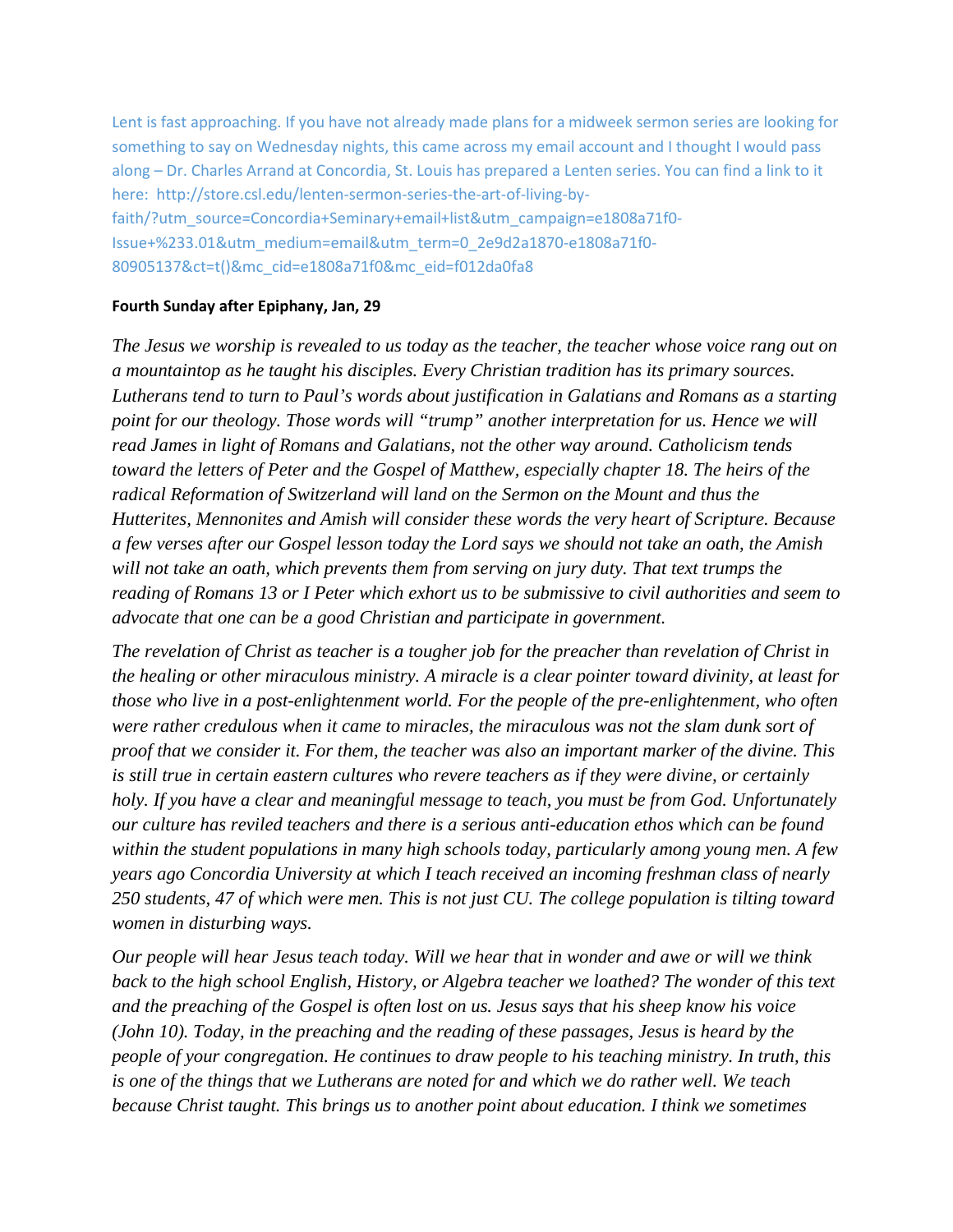*need to take that a little more seriously than we have done. Too often our serious teaching breaks off after confirmation and we tend to play games with adults. Of course this is endemic to the Christian scene in North America as most serious education of people ends sometime after about second grade when students won't come unless it is "fun." Jesus seriously and honestly engages the adult mind and person in his teaching.*

*Jesus teaches, is that a problem? In fact, because Easter is late and the season is allowed to run nearly as long as possible, Series A has us hearing the Sermon on the Mount for the rest of the season, save the Sunday of Transfiguration. This teaching ministry of Jesus is really important. The Sermon on the Mount, however, is a challenge for anyone who ascends to the pulpit. I think it gets much easier if you understand that Matthew contextualizes the words of Jesus with the miraculous ministry which follows.* 

*What I mean is this: The Sermon on the Mount always makes me feel like such a failure. I have spoken hard words to my brother, I have the evil thoughts and the terrible things in me that Jesus talks about and condemns. I worry. All the things which Jesus says, "Don't do!" I do them. In the words of one of my students a few years ago, the Sermon on the Mount makes me feel "really icky." Then, Jesus walks down the mountain in 8:1-4 and the first thing he does is reach out and touch the ickiest person you can imagine, a leper, and he heals him of his ickiness. That's gospel. Unfortunately, our Gospel readings never quite get there! We have four more weeks of the Sermon on the Mount. Then we have the seasons of Lent and Easter. But because they are late, the very stories which tell us about Jesus healing ministry in Matthew 8-9, immediately after the Sermon on the Mount, are omitted and the after Easter reading of Matthew picks up in chapter 10. We will have to work at this a little bit.* 

## **Collect of the Day**

Almighty God, You know we live in the midst of so many dangers that in our frailty we cannot stand upright. Grant strength and protection to support us in all dangers and carry us through all temptation; through Jesus Christ, your Son, our Lord, who lives and reigns with you and the Holy Spirit, one God, now and forever.

*This prayer is used more than once in our lectionary and the idea is written large in Lutheran theology. We are incapable, only God is truly capable. Our capabilities come only from Him. Of course, as we have previously noted, this runs somewhat contrary to our culture. The preacher will want to identify what are the dangers in the face of which our frailty is to be seen. For first century Christians who were frequently persecuted, the dangers and temptations would have been pretty obvious. For us it might be a little less clear. What is a danger for one may not be for another. What is a temptation or a problem in one place may not be universally so. What does it mean that we cannot stand upright? What has us hunched over like dowagers and old men shuffling down the halls of a nursing home? Not a picture I like to think about myself, but the prayer forces me. What has bent me over? Is it my fear? Is it my pride which refuses God's help? Is it my stunted prayer development or greed?*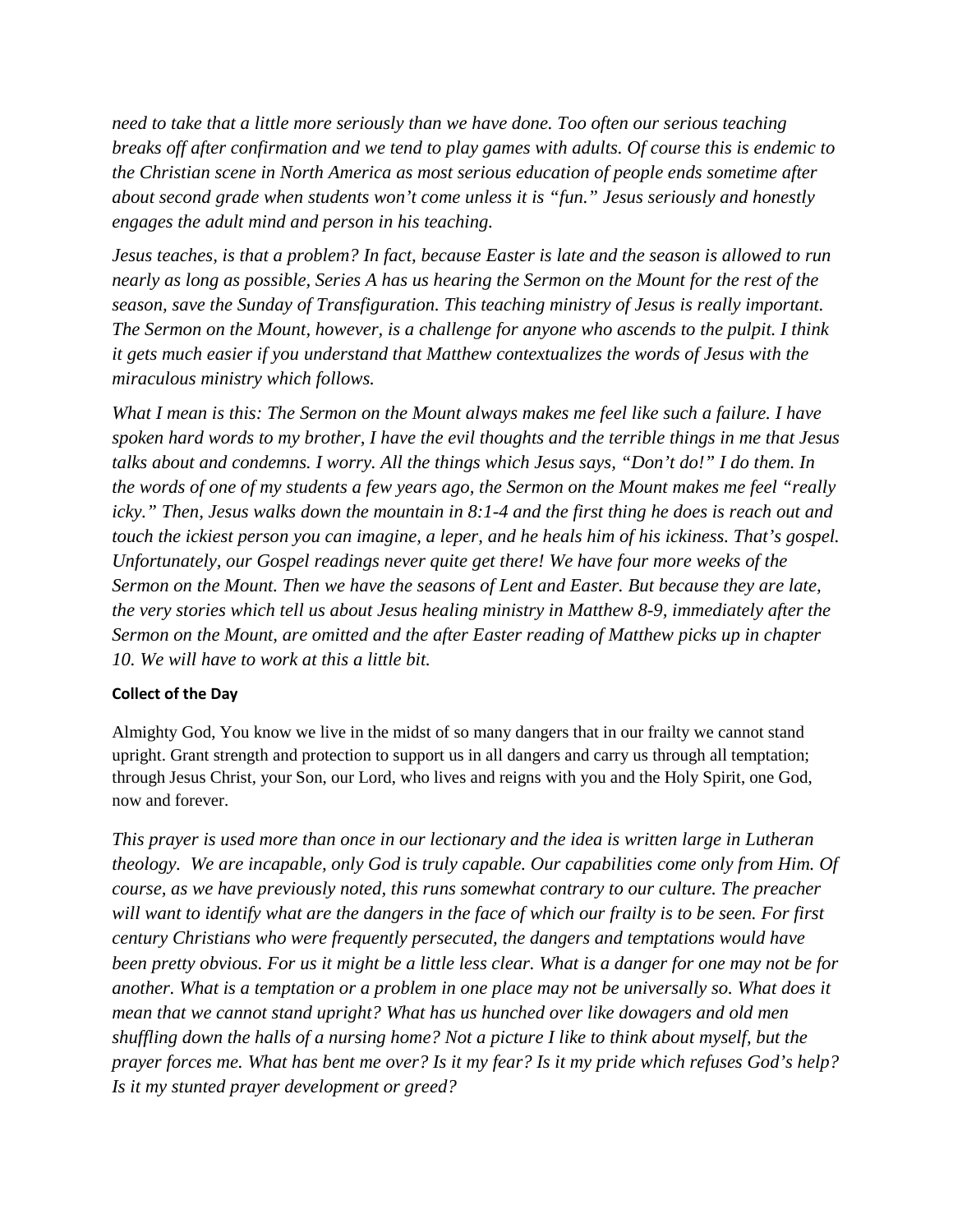*We want strength and protection to support us in danger and carry us in temptation. Notice the switch there. I would normally pray for someone to carry me through danger and support me in temptation. But my shock at the word order really says something about my latent belief in my own abilities. I think I only need support in temptation because I believe I can resist. But the prayer gets this right. The temptations are the greater problem for us. That is where God really needs to carry us. The dangers are not as problematic. After all if the Devil takes my life, I am in God's hands. Is it perhaps the temptations which would give me occasion to lose that most precious gift of faith? Is that the real temptation? Is it the self-assured modernity which scoffs at the idea of miracles and suggests that anyone who actually believes such a thing is a troglodyte and belongs in some backwoods hut deep in the fundamentalist South? Is it the post-modern assertion that all is good, and if you suggest that all is not good, you are an intolerant monster who has no place in this society? What tempts our folks today to shipwreck their faith?* 

*What are the dangers for which we need support and the temptations in which we need to be carried? Do any of our people see them? Do they seem them that way? How will we preach about this?* 

#### **Readings**

Micah 6:1-8

Hear what the LORD says:

Arise, plead your case before the mountains, and let the hills hear your voice. <sup>2</sup> Hear, you mountains, the indictment of the LORD, and you enduring foundations of the earth, for the LORD has an indictment against his people, and he will contend with Israel. <sup>3</sup> "O my people, what have I done to you? How have I wearied you? Answer me!  $4$  For I brought you up from the land of Egypt and redeemed you from the house of slavery, and I sent before you Moses, Aaron, and Miriam. <sup>5</sup>O my people, remember what Balak king of Moab devised, and what Balaam the son of Beor answered him, and what happened from Shittim to Gilgal,

that you may know the righteous acts of the LORD."

<sup>6</sup> "With what shall I come before the LORD, and bow myself before God on high? Shall I come before him with burnt offerings, with calves a year old?

 $7$  Will the LORD be pleased with thousands of rams,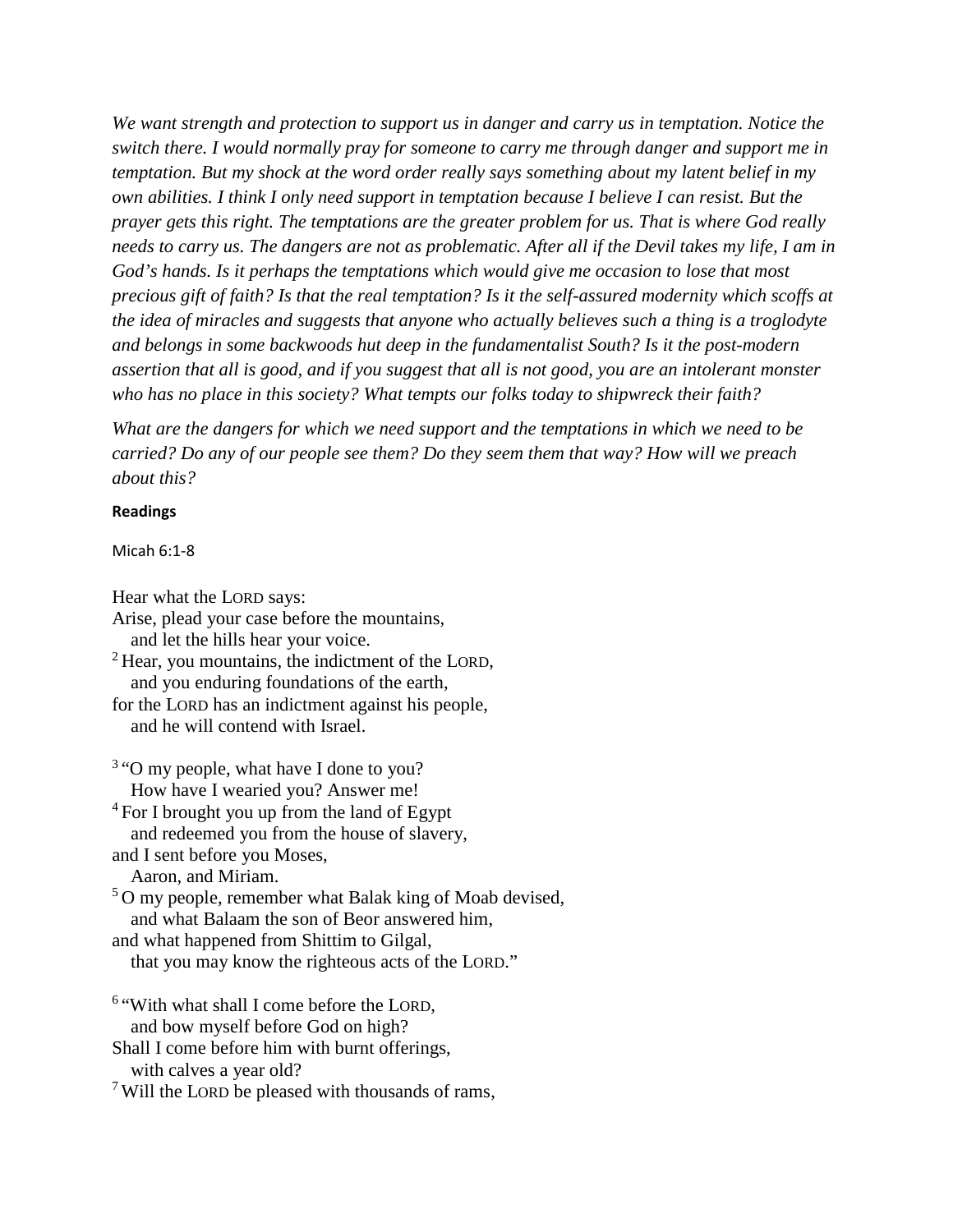with ten thousands of rivers of oil? Shall I give my firstborn for my transgression, the fruit of my body for the sin of my soul?" <sup>8</sup> He has told you, O man, what is good; and what does the LORD require of you but to do justice, and to love kindness, and to walk humbly with your God?

*If you are thinking of preaching this, you might try using two readers for this text, have the first one, preferably the one with the most God-like voice, read the first part and then the second one pick up with this reading at verse 6.* 

*What does the Lord require of us in the last verse? Does he not require Christ himself? I cannot meet that measure, but he can. God and God alone can meet that measure. If you want to read a powerful treatment of this, consider Athanasius "On the Incarnation." There are multiple translations out there. It was a favorite of C. S. Lewis.* 

*This verse also reads really well into the Beatitudes. We might call it a prologue of sorts. Could it help us frame those homiletically challenging verses? Does this verse encompass those verses, a thesis statement of the Beatitudes?*

*Could this be a message of really good news for the weary and the burned out Christians who are feeling like the weight of the Kingdom is resting on their shoulders? How can we start to see the privilege of what we do and the reality that this is not a payment made, not a requirement, but an opportunity? Of course that will involve what might be a painful reorientation of life. We often turn our other stuff into the real kingdom stuff and lose sight of this. God only asks us to walk in that faith relationship with him, humbly, with justice and love. That is a huge command and expectation, but that is exactly what Christ gives us. He does not lay on us the burden of success or results. He explicitly says that he does that.* 

*For the first time since early December and Christmas II, we have an OT reading other than Isaiah. Of course, it is Isaiah's contemporary, Micah. Are there not a bunch of stories in the Old Testament too? Don't get me wrong, I love Isaiah, but I also like to preach about the narratives and stories in the text. I think my people need to hear them.* 

*Of course, Micah actually has a story in it. God is not happy. In fact, God is suing the people of Israel for breach of contract. In Hebrew, he is bringing a RIV(pronounced "reev") or a lawsuit against the people of Israel. They have not kept the covenant which he established on Sinai through Moses.* 

In ancient treaties the king often called upon the gods as witnesses to the covenant. God of *course does not do that, whom could he call upon? He calls upon the mountains and hills to bear witness. So, Micah brings out the witnesses in the first verses. They are to judge whether the covenant has been kept or broken.*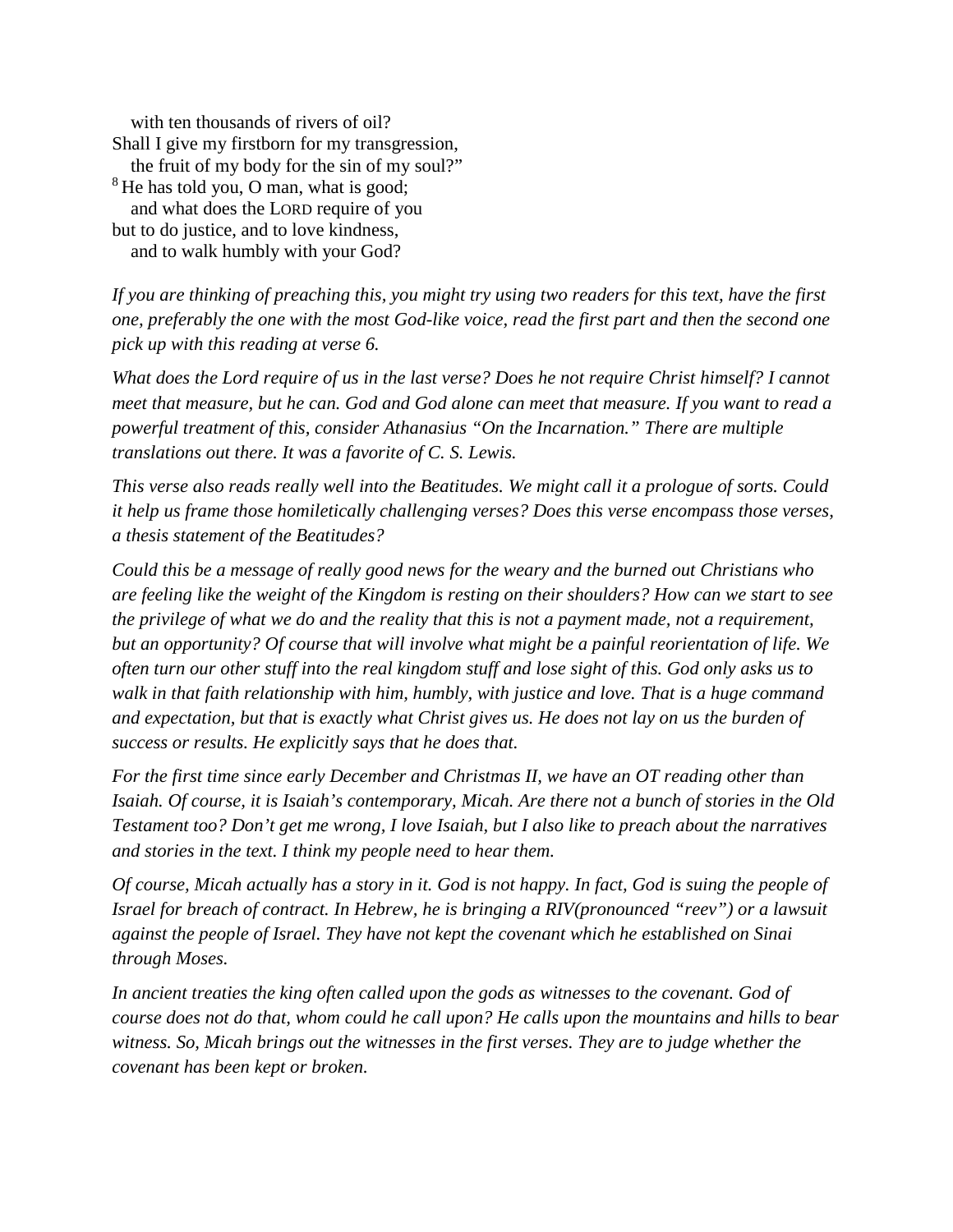*Notice verse 3, this will be one of the foundation verses for the reproaches, the words which are sung in the Good Friday service as Christ on the cross is contemplated. As Jesus is dying we remember that our breach of covenant is what brought him there. The punishment that falls on him unjustly is justly ours. If you have never done the traditional Good Friday service, dig out your lectionary and look at those reproaches.* 

*The prophet then shifts gears. The case is lost. What can we do to restore this? How can we make amends for our sin? God cannot be bought. He has no need of our sacrifice, even the firstborn from our own bodies could not buy this. (Think about that for a moment, both in terms of Passover and the Christian Passover we call Holy Week. Also think about God's testing of Abraham in Gen 22.)* 

*God will be satisfied with nothing less than your heart and whole self. The righteous deed done as a payment is not righteous. The humble walk, the love of kindness, the justice done, this is not a formula for living in some way to please God but it is a formula for a relationship between the human and his creator. The day comes when this perfectly describes us, for it perfectly describes the citizen of heaven. There we will no longer desire the evil nor seek the sin.* 

*But now, it also points to the justice of God's case against us. I do not love the good with my whole heart. The old man lurks yet in my mind and heart. He delights in darkness, the Schadenfreude, the lustful pleasure, the delusion that we possess that which belongs to God. He slavers greedily in the corners, even while my better self seems to be in control and I am doing good.* 

*With Micah we often find ourselves outside looking in on that relationship which makes the first part of the text so important. Read it again and you will find that God marshals his case against us but in the end pleads with us. Won't you come back? God also desires this right relationship in which we are fully in love with him and he with us and that reflects in the living of our life and thoughts of our mind and the feelings of our heart. He will pursue the case, but he will not pursue our death. He will unite with us in Christ and bear that punishment on our behalf. Justice will be served, and life will be given in one bold and awesome event. Our first born could not bear that load, but His first born, his only born, can and did.* 

*Do we need to remember that God wants the sinner, the folks who are tired and weary may need to remember that God's great interest is in the relationship, not in some obedience on our part. That is really frightening for the person invested in the program and who is depending on the offerings made and the volunteers who serve. Are we saying in this that such people can check out of such offerings and service?* 

Psalm 15

O LORD, who shall sojourn in your tent? Who shall dwell on your holy hill?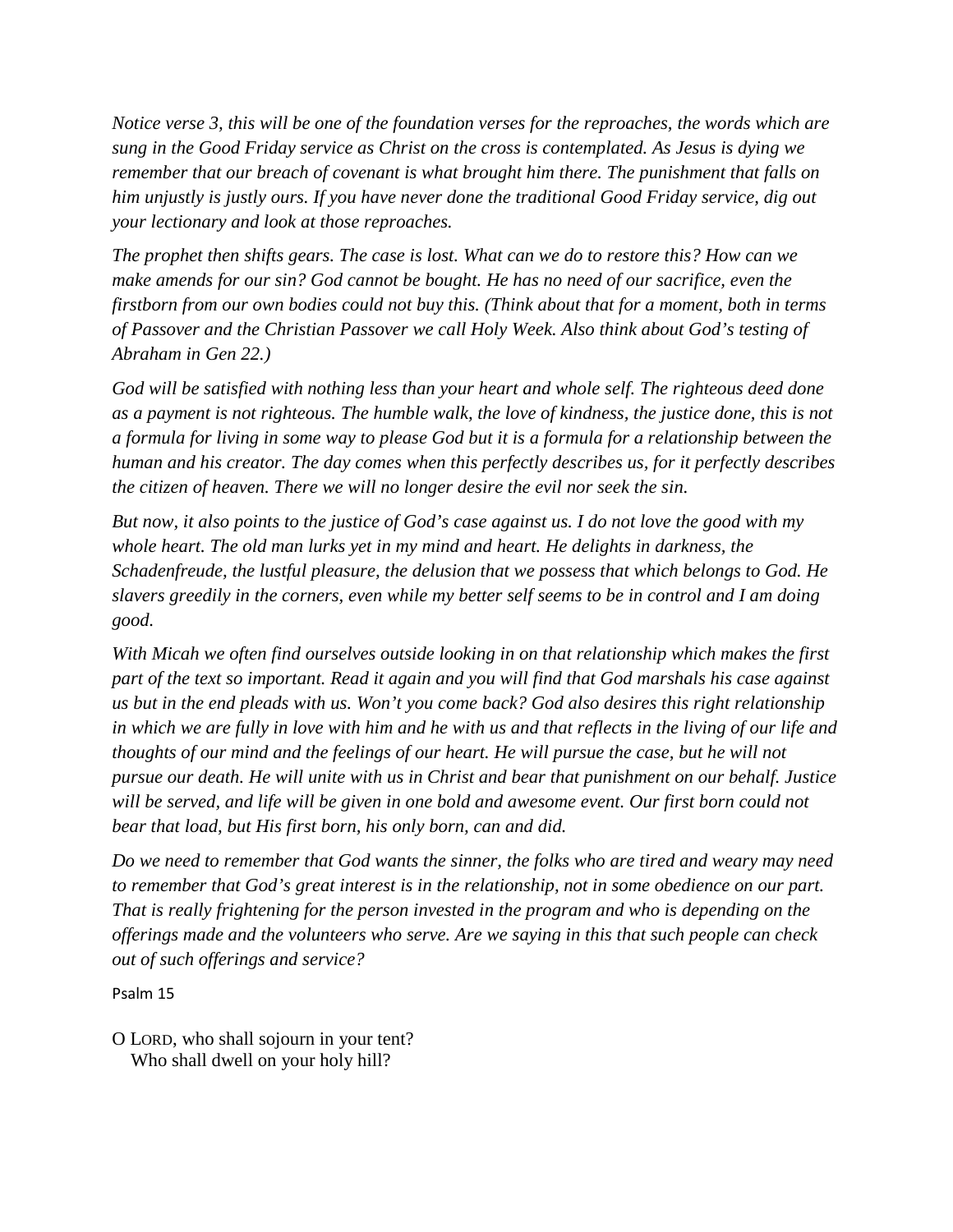$2$  He who walks blamelessly and does what is right and speaks truth in his heart;

 $3$  who does not slander with his tongue and does no evil to his neighbor, nor takes up a reproach against his friend;

<sup>4</sup> in whose eyes a vile person is despised, but who honors those who fear the LORD; who swears to his own hurt and does not change; <sup>5</sup> who does not put out his money at interest

 and does not take a bribe against the innocent. He who does these things shall never be moved.

*The selection of this psalm with the Micah text and the Beatitudes has to be a development of the Law. The question which leads this reading off will be heard as a terrible and frightening question for anyone who is taking a serious look at his or her life. The standard which God establishes is high: a blameless walk, true speaking from the heart, does no evil, reproaches no neighbor, etc. The preacher, however, if*  he should use this text cannot leave it there. while this cannot but condemn us as it is applied to us, it *saves us when it is applied to the Christ who gave his life for mine. The psalmist condemns my failings and implies their consequence: I have no place in God's house. But he also speaks beautifully of the Christ who saves me. The Law has that strange function. It not only points to my failures but it also points to Christ's righteousness, the very righteousness which Christ has imparted to me.* 

I Corinthians 1:18-31

 $18$  For the word of the cross is folly to those who are perishing, but to us who are being saved it is the power of God.  $^{19}$  For it is written,

"I will destroy the wisdom of the wise, and the discernment of the discerning I will thwart."

<sup>20</sup> Where is the one who is wise? Where is the scribe? Where is the debater of this age? Has not God made foolish the wisdom of the world? <sup>21</sup> For since, in the wisdom of God, the world did not know God through wisdom, it pleased God through the folly of what we preach to save those who believe. <sup>22</sup> For Jews demand signs and Greeks seek wisdom,  $^{23}$  but we preach Christ crucified, a stumbling block to Jews and folly to Gentiles, <sup>24</sup> but to those who are called, both Jews and Greeks, Christ the power of God and the wisdom of God. <sup>25</sup> For the foolishness of God is wiser than men, and the weakness of God is stronger than men.

 $26$  For consider your calling, brothers: not many of you were wise according to worldly standards, not many were powerful, not many were of noble birth.  $27$  But God chose what is foolish in the world to shame the wise; God chose what is weak in the world to shame the strong;  $^{28}$  God chose what is low and despised in the world, even things that are not, to bring to nothing things that are,  $^{29}$  so that no human being might boast in the presence of God.  $^{30}$  And because of him you are in Christ Jesus, who became to us wisdom from God, righteousness and sanctification and redemption, <sup>31</sup> so that, as it is written, "Let the one who boasts, boast in the Lord."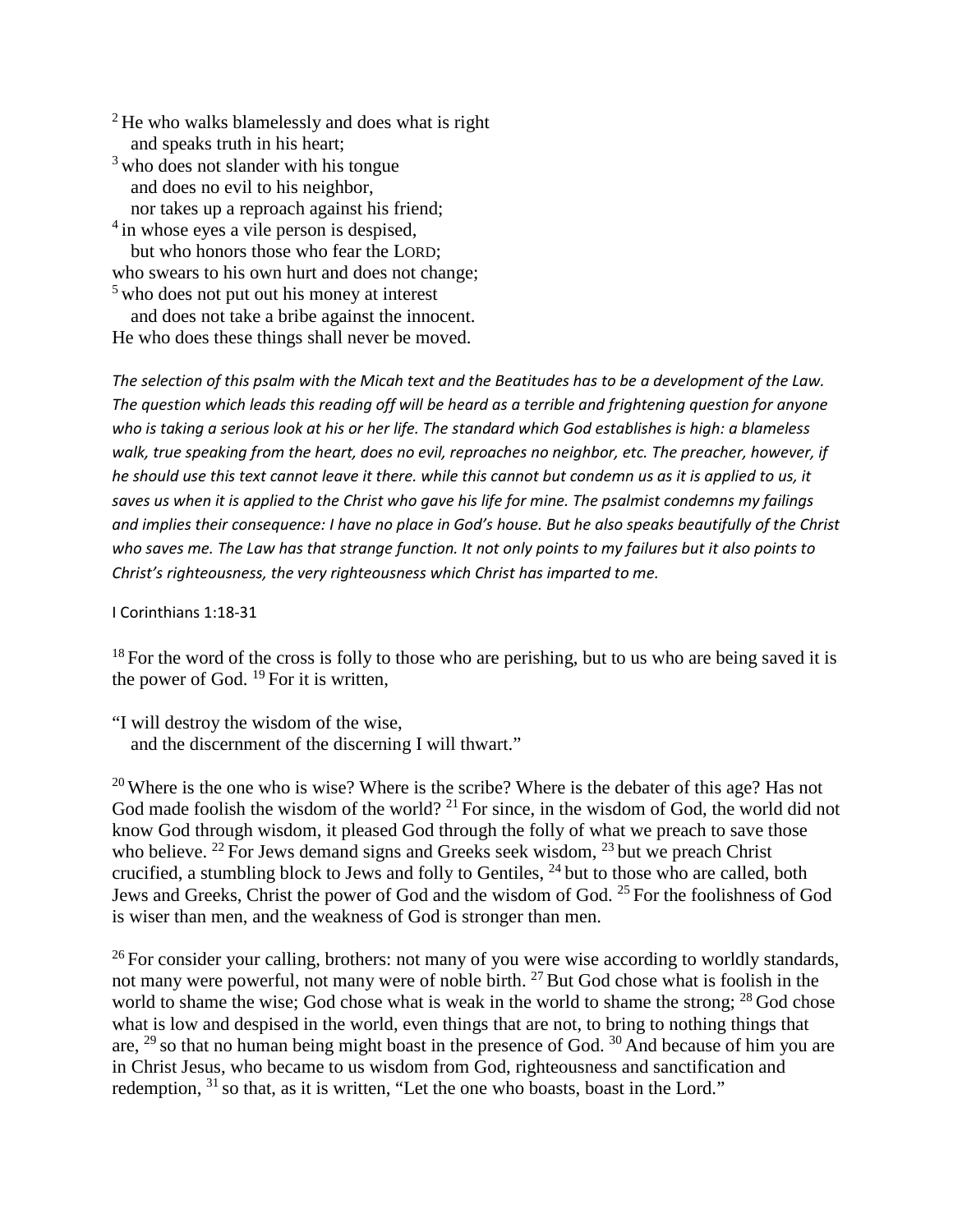*This Jesus not only teaches, but he turns the world upside down. Power is not the mover of the world, but indeed love is. God has a special spot for little people. He loves them when the world would cast them aside as worthless. The world values the strong, the wise, the important. It calls them noble and heaps its honors upon them. God holds the poor man in his hands and delights to pick him up, set him upon his feet and attend to his needs, great and small.* 

*This weakness and poverty, however, ought not only to be seen in terms of its economic realities. To do so is the make the mistake of Marx. The economically potent in the world can also be morally bankrupt, in fact we find that they often are, excusing the inexcusable with cash. Just recently a young man killed driving drunk and was given a light sentence because he was too privileged and had not learned to make good moral decisions. Our people, many of which have suffered brutally in the current economic recession know this well. The bankers get bailed out, the homeowners find the stimulus to be less than stimulating sometimes. We of course almost always give them a pass on this. What we would likely call the behavior of a spoiled brat gets glamorized when perpetrator's last name is Bieber, Hilton or Kardashian. Yet, the implications of this are profound. Does God hold the morally challenged, the mentally challenged, the economically challenged, and the physically challenged in the same hand? Did Jesus die for all of this?* 

*Our boast is not in ourselves, no matter our capacity, it is in the Lord and only in the Lord. Americans today have a hard time relating to these words which Paul preaches. Life-long Lutherans have often find such humility mixed into their childhood breakfast cereal so they are not shocked by what Paul is saying here. (My very Lutheran grandfather began almost every day with what he called "hofferschleim" which literally translates as "oat slime." Hard not to be humble when you have that first thing in the morning!) But I wonder how often they are not, oxymoronically, a little proud of their humility. God loves humble people, I sure am glad that I am humble so God can love me. Paul advocates here and in other places, notably in Philippians 2, an ethos which was utterly upside-down to a normal Roman and increasingly to a normal American. The man who ponders his own humility is still pondering himself. Paul advocates for a life which is truly centered on Christ.* 

*When medieval Europe found itself in need of renewal it was a Francis of Assisi and a Dominic who attracted great followings and called the whole civilization to repentance by giving up everything, donning the rough spun habit of a penitent and begging for their meals, even though both of them came from wealthy back grounds. They were not well liked by their contemporaries and the good solid folk of the 13th century whose children ran off to follow them thought they had joined some freakish cult. Yet in their renunciation of all things for the sake of Christ they gained a stature which no wealth or power could have given them. God has used the weak and the powerless to shame the strong and the important of the world. How will he do that for this generation? Perhaps, and this is dangerous, deacons will be the instrument for God to shame the preachers, but not because that is our goal but because in emptying ourselves in service to Him*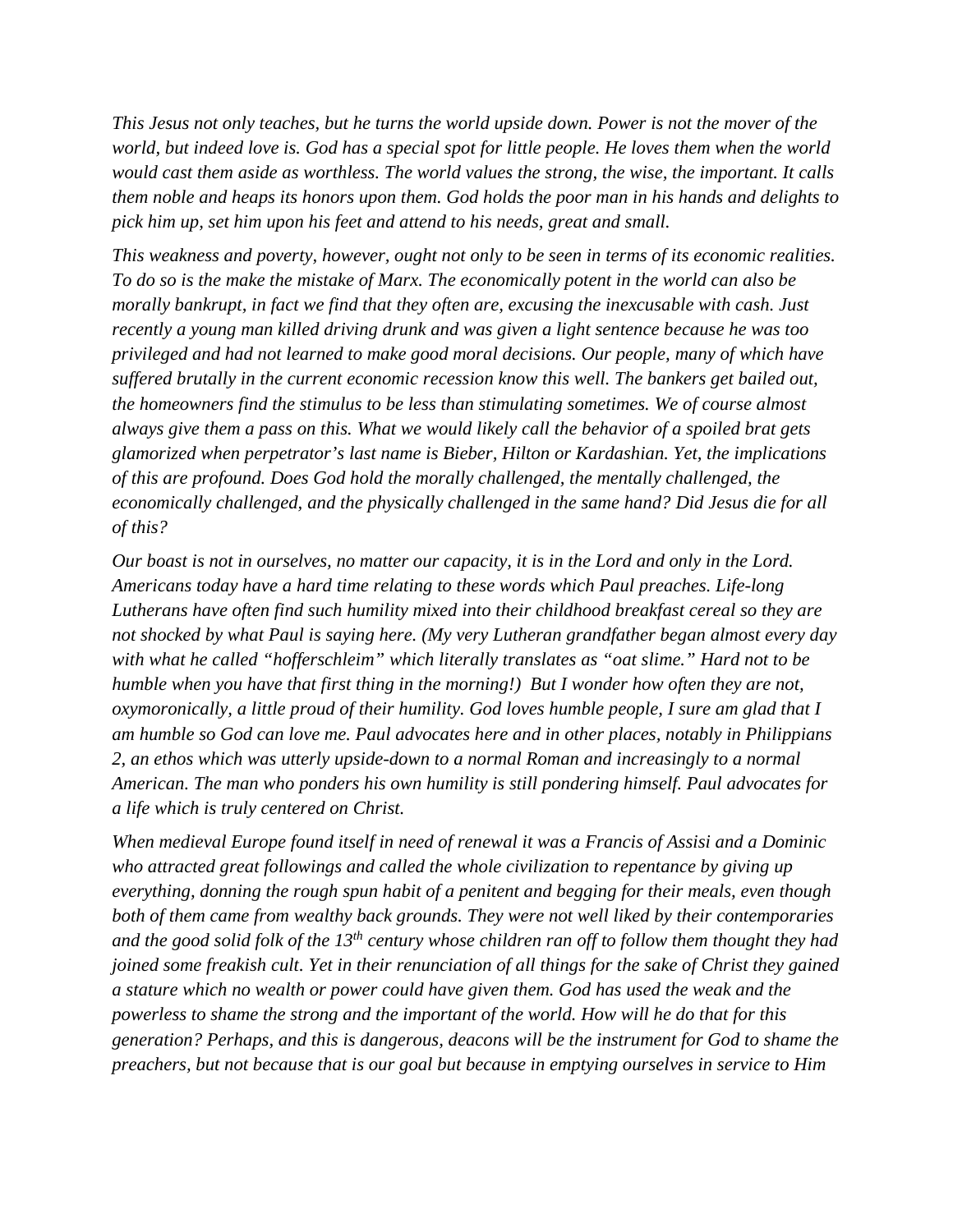*we are made into the instruments of God for the sake of his precious people. How's that for subversive?* 

*Paul is deep into an argument here about the unity which the congregation in Corinth needs. Pride, the sort of self-focused and blind pride which sees nothing else, is toxic to unity and brotherhood. Paul's ability to put his arm around Sosthenes (hard to believe that was less than 20 verses before the start of this reading!) is directly connected to the upside-down world which Christ's cross and love implies. The focus upon the other, the humility, and the self-sacrifice will be the key ingredients for a true unity. Without this ability to cast one's vision outside the self, we will always be at war with one another. Shared goals and by-laws will never keep us together in the long run.* 

*If we use "boast"* in Paul's more positive usage, the sense in which we recount the *important things of our lives, how do we see people (ourselves included!) boasting outside of Christ?* 

- *1. The human normal boast is to try to separate myself from the other by a favorable comparison, usually by pointing out the problems of the other which I don't have or at least I don't want to admit. We see boasting in anything other than Christ driving us apart, it is divisive. We will be pointing to the competitive things we value. This atomizes us, forces us into mindset in which everyone is a potential competitor, not a potential fellow member of the body of Christ. This will result in judgmental attitudes and behaviors. I need to point out the problems of my neighbor because it somehow affirms me.*
- *2. Boasting outside of Christ is rooted in the sin our first parents: a form of self-idolatry. We will turn the conversation to ourselves, our accomplishments, our needs, our rights, our…(this list doesn't really end!) In this sort of boasting I am in the center of this universe and everything else is judged based on what it does to me.*
- *3. Boasting in anything other than Christ will find that it does eventually trust in Christ, but only as a last resort. Boasting in anything other than Christ starts somewhere else, it begins with me and my injured sense of pride, righteousness, justice, etc. It will always run in the avenues of power, not service. It only comes to virtue unwillingly.*
- *4. Boasting in something other than Christ will always expect God to notice me, what I have done, how many times I go to Church, how much I give, or even just that I am straight and not gay. God must love me more than them.*
- *5. Boasting outside of Christ will pay attention to being right and proper people, or being the right sort of rebel, it can run in all sorts of dogma and set up all sorts of rules. It will find that we use the right sort of worship songs, or we support the right sort of causes. It will have a narrowness of perspective. It often will reserve its most vitriolic antipathy for the people who are actually closest to us but just different enough to be distinguished.*

*But we also need to describe and point to boasting in Christ, this person who looks at the foolishness of God and finds instead the wisdom, power, righteousness, and sanctification of which Paul speaks above. What does that look like?*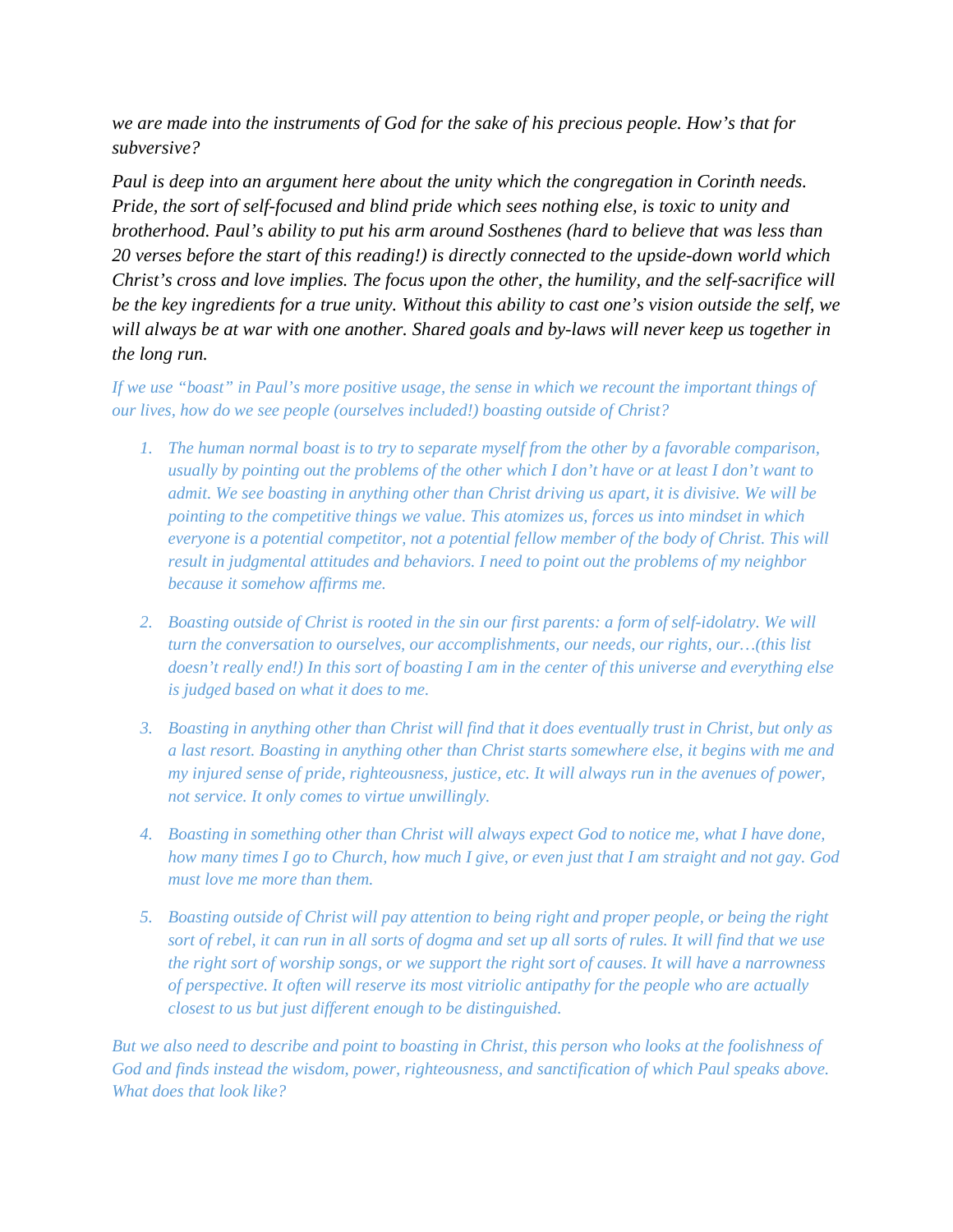- *1. We don't ask God to make sense to us, at least not by human standards. We are OK with God not making sense in his decision to forgive. God uses the most unlikely instruments, people like Jonah, Saul of Tarsus, and the slave Joseph or the murderer Moses. Jeremiah will raise the logical argument why he cannot be a prophet. God agrees and sends him anyway.*
- *2. Boasting in Christ will make Jesus the subject of lots of verbs. It turns our language. It no longer talks about us so much, but it talks about Jesus. Not because Jesus is keeping track or there is a word count going on somewhere, but because boasting in Christ means noticing that he is doing things.*
- *3. The Christ boast acknowledges that I am not wise/strong/good/righteous etc. on my own terms and likewise neither are you. Your problems are likely different from my problems, but we both stand in the presence of God by Christ's gracious action on our behalf.*
- *4. Boasting in Christ will find God's good in the middle of troubles. It will even find that suffering is an occasion for Christ's Kingdom to come. The cross, the mechanism of God's great deed for us, involved suffering. Boasting in Christ will not seek the suffering, but it will not flinch from it either. It will take what the world throws at us and frustrate that worldly desire by seeing that in this moment of suffering, I look a lot like Jesus. (look at the last verses of the Beatitudes passage below!)*
- *5. Boasting in Christ draws people together. It is not divisive, but it is cohesive. The same Jesus who did this wonderful thing in me is at work in you. That makes us one in Christ.*

## Matthew  $5:1-12$

Seeing the crowds, he went up on the mountain, and when he sat down, his disciples came to him.

 $2$  And he opened his mouth and taught them, saying:

<sup>3</sup> "Blessed are the poor in spirit, for theirs is the kingdom of heaven.

<sup>4</sup> "Blessed are those who mourn, for they shall be comforted.

<sup>5</sup> "Blessed are the meek, for they shall inherit the earth.

<sup>6</sup> "Blessed are those who hunger and thirst for righteousness, for they shall be satisfied.

<sup>7</sup> "Blessed are the merciful, for they shall receive mercy.

<sup>8</sup> "Blessed are the pure in heart, for they shall see God.

<sup>9</sup> "Blessed are the peacemakers, for they shall be called sons of God.

<sup>10</sup> "Blessed are those who are persecuted for righteousness' sake, for theirs is the kingdom of heaven.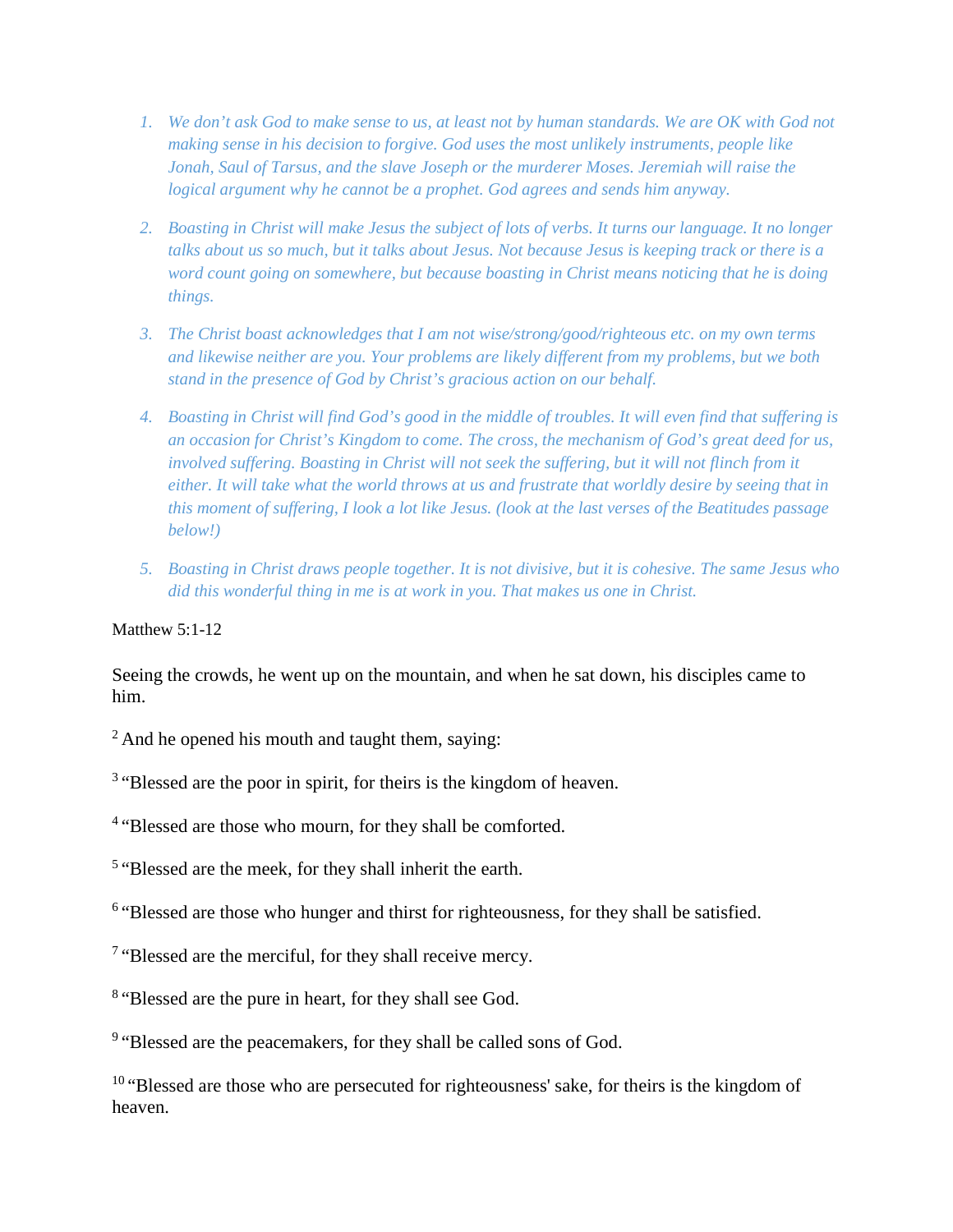$11$  "Blessed are you when others revile you and persecute you and utter all kinds of evil against you falsely on my account. <sup>12</sup> Rejoice and be glad, for your reward is great in heaven, for so they persecuted the prophets who were before you.

*Remember the discussion of the OT reading. Is verse 8 of the OT lesson the best way to approach the Beatitudes? Do we understand these verses as connected to that demand of God which he spoke through Micah?* 

*Can we say "Jesus was poor in spirit, hence the kingdom of heaven is mine"*

*Can we say: "Jesus was meek, hence I inherit the earth." Isn't this simply Isaiah 53?* 

*Can we say: …*

*Insofar as my life looks like his life, does that now remind me not of my own righteousness but of the blessing he has given me? Sometimes I do mourn, sometimes I am persecuted, sometimes I do hunger and thirst for what is right because my life is filled with injustice. When I feel these very different things, experience these emotions, can I see that I am blessed because Christ was too, and now that means I inherit, am comforted? Consider Paul's letter to the Philippians or Colossians where he says much the same thing.* 

*I have expressed my frustration with this part of Scripture for preaching in years past. I find it hard to get my mind around this critter, to find the overarching themes, but then again, perhaps they are just staring me in the face and I am too dense to see them.* 

*Blessing would seem to be one of the consistent themes in these verses, would you not say. That is a fascinating word study. Did you know that bless and bleed come from the same root in English? (Not in Greek, but in the old Saxon they are the same thing.) Is my blessing his bleeding?*

*Jesus seems to be blessing all sorts of people, some who are getting it right, the peacemakers and the pure in heart, others who are perhaps not thinking things are going so well, the mourning and the poor in spirit. Do those who hunger and thirst for righteousness hunger and thirst because they lack that righteousness? Is that a good thing? Or do they, filled with God's righteousness, hunger and thirst to see that same righteousness done in the world around them, sort of hungering for an end to slavery or something like that? I can see the latter as a virtue, but the former sounds like a lot of the Lenten sermons I have heard which remind me of my lack of righteousness.* 

*I have on several occasions preached this simply as the fact that everyone, no matter what their condition gets exactly the same thing, blessing. It surely results in something for each of us*  which each of us needs. After all, to throw a life preserver to a fellow walking down the street *will not be a salutary act, but may well be interpreted as an assault by the locale magistrate. But no matter what we need, all the remedies fall under on category – blessing. Christ bleeds for us.*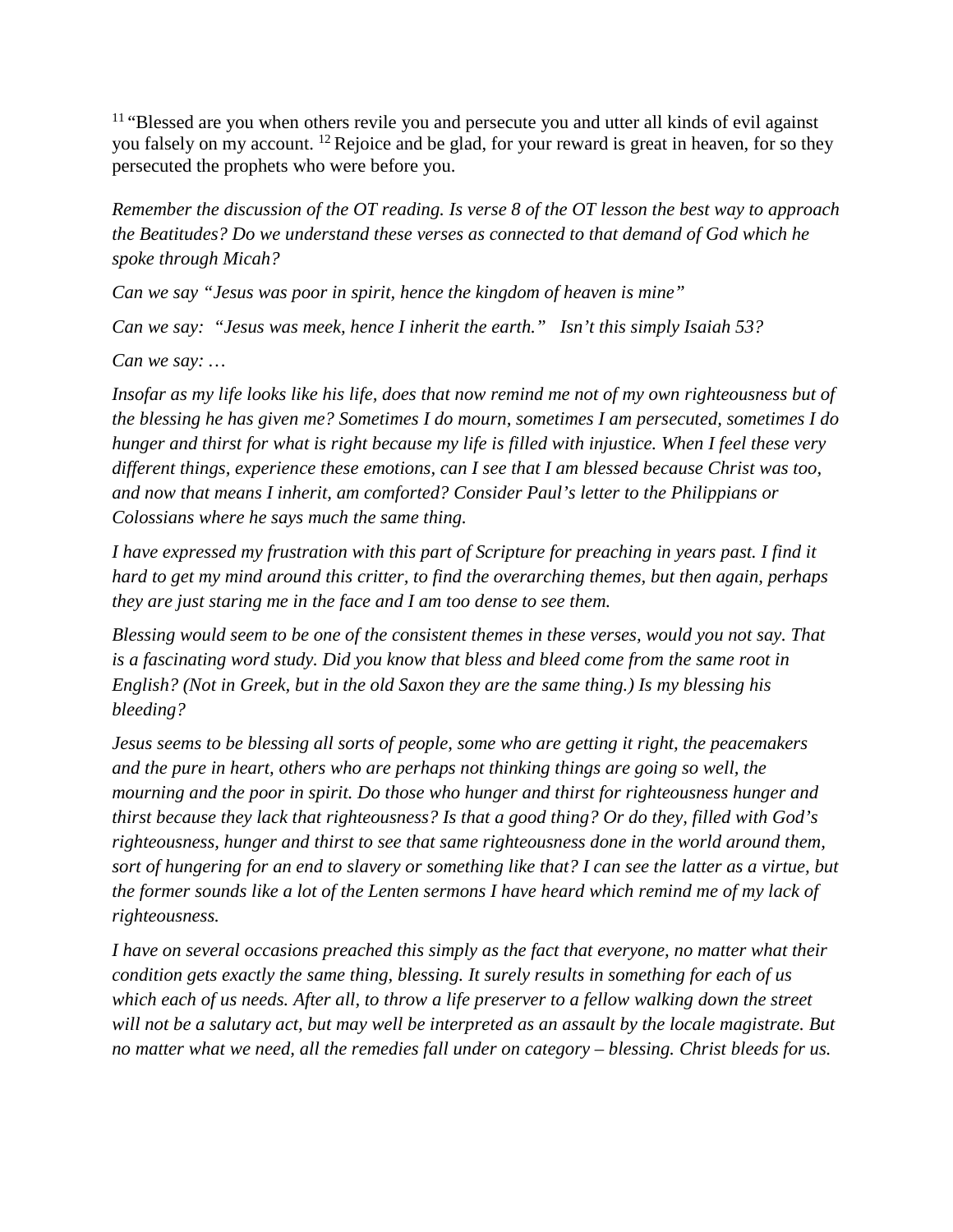*Of course, one might also point to the rather disturbing blessing which comes at the end, the blessing for the persecuted, which seems to really get Jesus' pedagogical juices flowing. He expands on this one like no other. Do I really want that blessing?*

# **Law**

- 1. We are fundamentally incompetent when it comes to the deepest problems that face us. We have successfully dealt with the minor issues. My glasses help me see when eyes begin to fail, my pain medication means I am not totally crippled by arthritis. A little surgery makes walking possible after I push this old body a little too far and tear some ligaments in my knee. But these are all temporary measures. The grave awaits me and there is nothing I can do about. I am incapable before it. I am incapable before sin, before my enemy the Devil, before the forces of this world that would devour me. You might find folks who were counting on a retirement based on mutual fund growth resonating to this after the wild gyrations of the stock market in the past few years. What I thought I could manage and control may be completely out of my control. Will a return of inflation destroy all my efforts to save? Does anyone think the government can really solve this problem?
- 2. The incompetence before the forces of nature, death, economics, and politics turns truly frightening when our gaze is honestly turned inward. The slathering and lustful old man has not gone away, but waits for our moment of weakness. Personal piety and uprightness can only be achieved by rigid control of our heart's desires and our mind's too. He is utterly beyond training and to relax our vigilance we know will result in our fall, as it does most days. We might find some success against him through Christ, but it is always a wrestler's clinch we must hold on him. There is no rest in this personal war. We cannot change who we are. Jesus will point this out with horrifying specificity in the words which follow the beatitudes and sum them up with God's brutal indictment: Be perfect as your father in heaven is perfect (Mt 5:48)
- 3. Shall we despair of God's help? That is the way of Satan, his fondest desire. But this yet another form of pride. My problems are so big that they dwarf even Christ's sacrifice? Who can say that? And yet some do.
- 4. Our enemy works hard on us. He knows that if he can get us to focus on one problem and forget about others, his battle is half won. If we righteously rail against some sin in the community, but turn a blind eye toward the sins in our own home, what is the difference between me and them? Have you ever thought about the fact that there are no dead people in heaven? You must be alive, truly alive, to walk its golden streets. All of us have a God problem. Each of us must have a God solution. Our minds need to be trained to see this.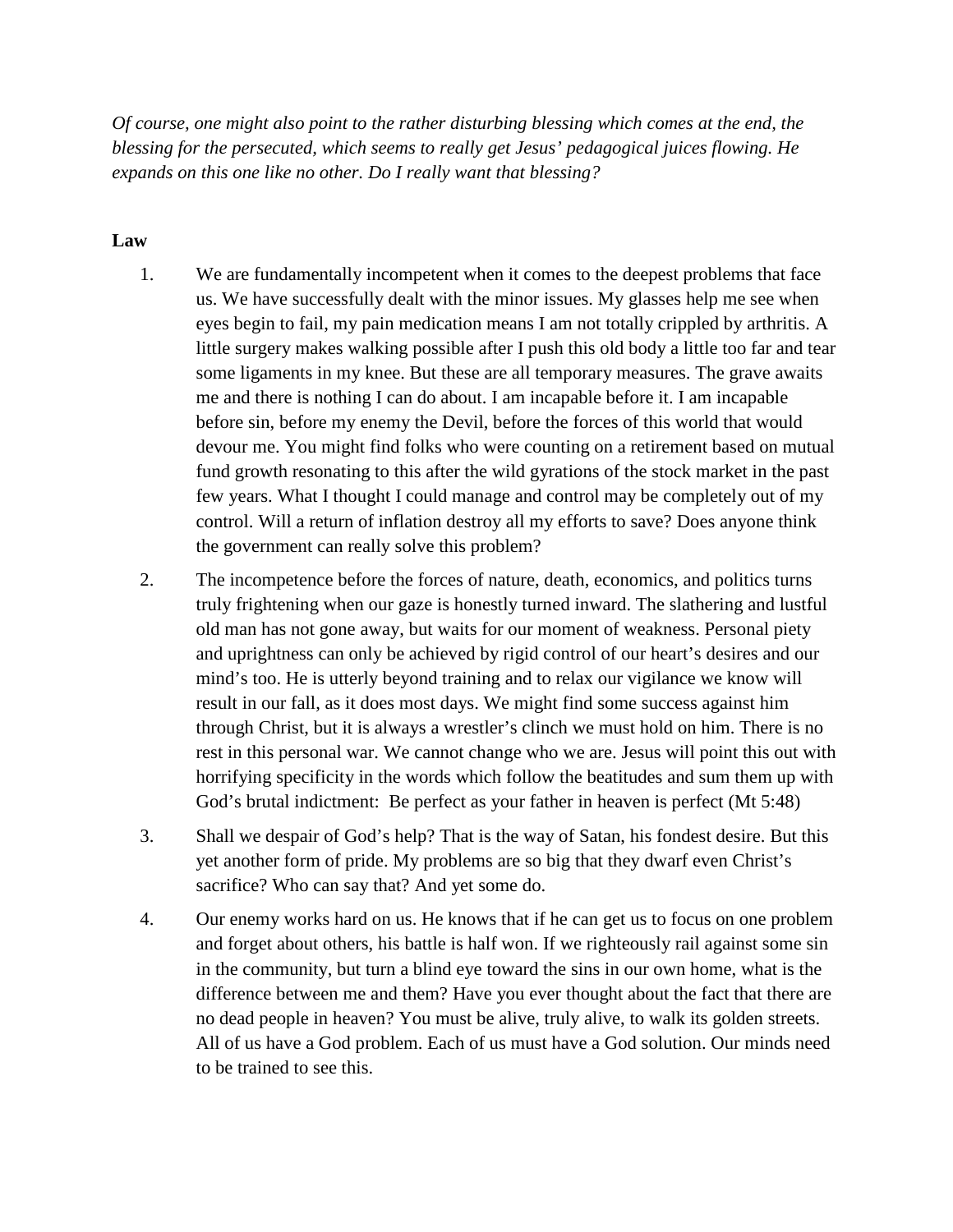# **Gospel**

- 1. Jesus comes to the whole person. He is not just interested in some disembodied spirit, but he teaches the mind, he heals the body, he restores the relationship, and he loves your marriage and your family. His blood shed upon a cross is shed because we are morally challenged but also because children are hungry today, because homeless people are freezing and refugees are living in squalor. Jesus died for the rich man whose family is in shambles and the poor man whose heart clutches after the wealth he does not have.
- 2. Jesus works in strange ways, often in ways that seem back ward to us and upsidedown. It would not have been our first choice to change the world with a dozen fishermen, tax collectors and nobodies in Galilee who preached a crucified Rabbi. We would have chosen emperors and senators, generals and armies, wealthy and powerful people. We would have failed. His kingdom, as quirky as it looks, works. (I was really attracted to the way that sentence sounded when I said it. Try it, say it aloud, the piling up of the "k" sounds make it memorable – good preachers are always listening to the way their words sound too.)
- 3. Jesus is not put off by the magnitude of our problems. Like the folks in Micah's day, he has every reason to haul us into court, convict and throw away the key, but we find the Lord pleading with us there. He wants our love, not some retribution. He wants to walk with us in the garden again, without our fear, without our "payment" but as the creator and his creatures delighting in each other. He will move heaven and earth to achieve that, he will give his one and only born.
- 4. That Jesus who walks to Calvary truly calls all of us blessed, no matter what he sees in us today. He delights in the good which we do for him. He loves to see us making peace and striving for justice and goodness. He loves it when our words on his account are spoken with boldness and fearlessness, perhaps in the face of fearsome persecution. Yet, he does not turn his face from the other truths about us, but with the same hand blesses the man whose spirit is poor, whose eyes are filled with tears as he surveys the wreckage of his life, who hungers for the righteousness which eludes all of us. His blessing is universally given.

# **Sermon Ideas**

1. Shall I offer the first born of my body for the sin of my soul? (OT/Gospel lesson: That God would calm the fears and anxieties of the people who hear this sermon with the sweet news that He has taken up the burden and paid the price we could not.)

Micah poses this odd question to us. Our problem is profound, but the preacher may have some work to do at this early point. Our culture has drunk deeply of medieval mystical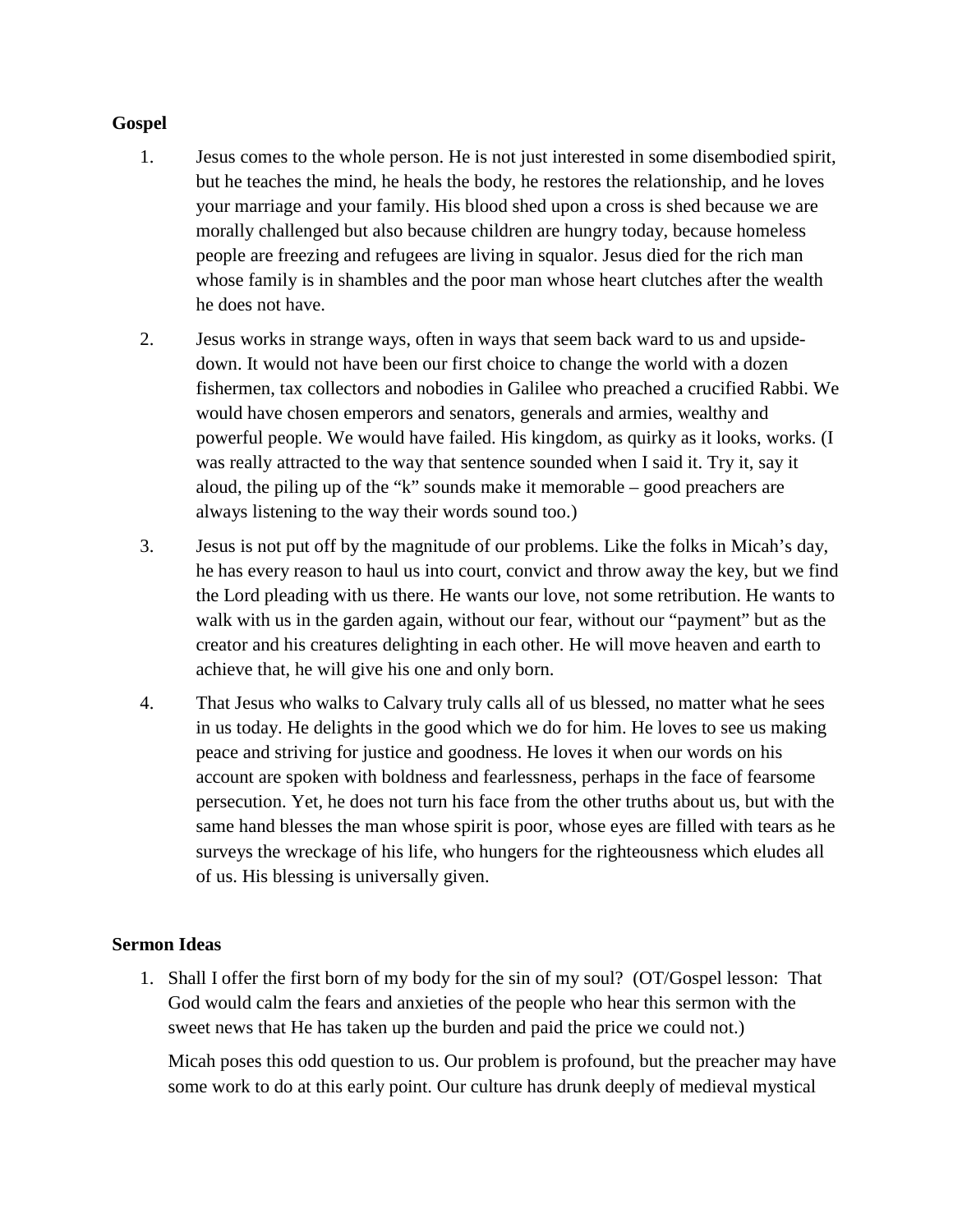wells and holds that we are basically good people, perhaps a little flawed, but basically good. If I do something wrong, there must be a logical reason, perhaps my childhood was somehow abusive or I have suffered some trauma. Indeed, if we do something really wrong, chances are we could simply play the victim card and get invited to a daytime talk show like Oprah. We would shed some tears and gets lots of attention.

Micah will hear none of this. We have a profound problem. God has a case against us. He has convened the court, laid out the evidence, and it is damning, very damning. Micah would place us in that moment when the sinner realizes that he/she has much bigger problems than middle age or a shaky retirement account. God is the problem for me, and he is a very large problem.

In our frenzy we think of the most valuable thing we might sacrifice to buy off God from his wrath. At that point Micah takes it up another step and then tells us not good enough, not even that first born child we joke that the bankers will get from us. There is no sacrifice I can make. I am left with a quandary, a problem I cannot solve.

But God can. Should I give God some sacrifice? He has made it all. He doesn't need a single thing that I have to give him. Yet, oddly, and for reasons he has never really revealed other than that he loves me, he wants me. Not to use me or abuse me, but he wants me, he loves me.

Because I could not buy my way into his affection, he has paid the price and born the burden that he might gain access to my heart. He is not so interested in my obedience; although, he delights in my life as a father delights in the gifts of his children to him. He doesn't need it, but he loves the affection that moved the gift. He blesses me.

We can think of a thousand reasons why God should not want us, and they are all true. Yet he does. We can think of another thousand reasons that my service rendered to him should be rejected, and they are all true. Yet, he delights in it. We can think of a thousand reasons he ought to condemn us, yet he needs only one reason to save us: Jesus.

2. Our Boast is in Christ (Epistle reading: That God would by the powerful working of the Spirit, remove the self from the center of the hearer's life, and replace that center with Christ himself and thereby create the true unity in this place.)

My mother was pretty good about telling me not be boastful. But she apparently skipped over this verse in Corinthians in which Paul seems to tell us to boast. We have a little cultural issue to get over here. In Paul's day, the word boast was not a negative like it is for us. In the Roman world to boast was simply to recount what you had done. For Caesar, returning from the Gallic wars, he boasted that he had conquered the Gauls. He was an arrogant man, no mistake, but no one thought that he should not have written his account or made public what he and his soldiers had done.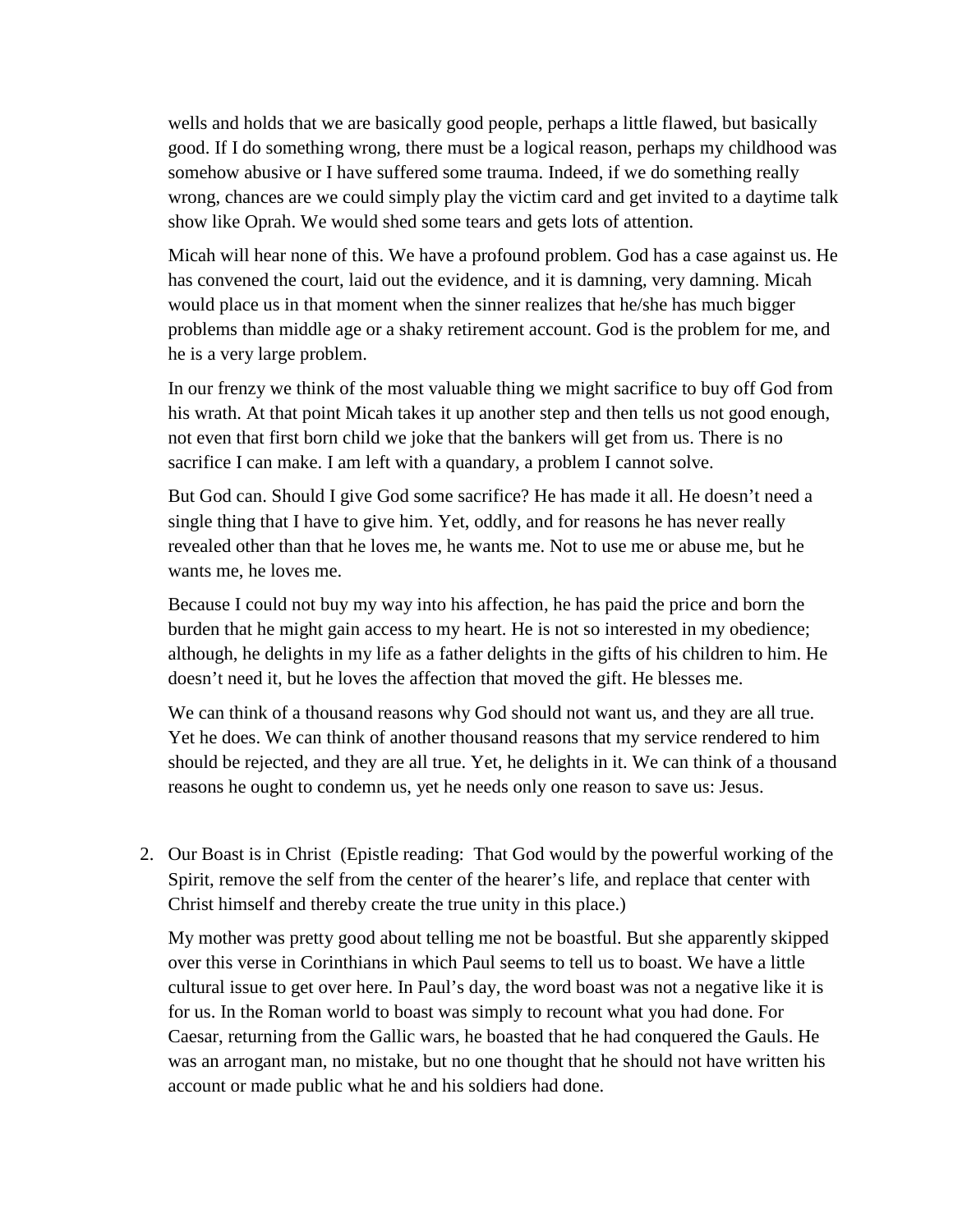This is doubly problematic because our culture, while it may frown on boasting, effectively has us boast in Paul's sense in ourselves. The individualism which has so infused our culture turns us into a person who boasts in ourselves. We may not use the word, but we do it, every time we dive into that individualism. It is normal, we expect life to be this way. This sermon can challenge the normal way we see the world in which I am the subject of all the verbs and this is all about me.

Think about boasting like a resume or a Curriculum Vitae. If my last job promoted me to regional manager, no one would think less of me for putting that on the resume. If I won a national or other honor for my work, I should put that on there too. This would all fall under the category of boasting in Paul's world. Of course, Romans, like us, thought that padding your resume or boasting about things you had not done was decidedly against the rules. So we may need to spend a moment on this word itself.

That said, Paul is attacking the very fabric of Roman society here. They all boasted like this, it was normal, even expected. Indeed, Roman society was fiercely competitive about it. They would have written those Christmas letters you get from some people which tell you about all the wonderful things they have done. You know the letter, the one that manages to make you feel inadequate and stupid at the same time.

Paul says that the boast of the Christian is not in anything I have done. My boast is in the cross of Christ. My boast is only in a world in which I am in orbit around Jesus. He is the center of my universe, he is the gravity that pulls my life along.

While this is disturbing to the old man who believes he does belong at the center of the universe, this is a very good thing. My life is not defined by what I have done but by what Jesus has done. Have you ever been asked about who you are? Usually we respond with a form of Roman boasting, our name and then our vocation or place in life. "My name is Phil, I am a Pastor, husband, father,..' etc. What if we started those conversations with simply, I am someone for whom Jesus died. It might really prevent unwanted conversations at our wife's office Christmas party.

How will we boast of the Lord Jesus? How will his name and our great love for him show up on our lips?

This has a profound impact on our lives together as a congregation. Too often congregations become a place where I can show off, where I can exercise power, where I can have one place where I am top dog. If our families are troubled, I will bring that trouble here. If my work demeans me, I will demean someone here because it makes me feel powerful for just a moment.

But our boast is in Christ. That changes all those things. He is the giver, I am the recipient. Whatever I have, I have from him. That removes me from the center of that picture in a way which empowers a true brotherhood among us. We are all united in Him,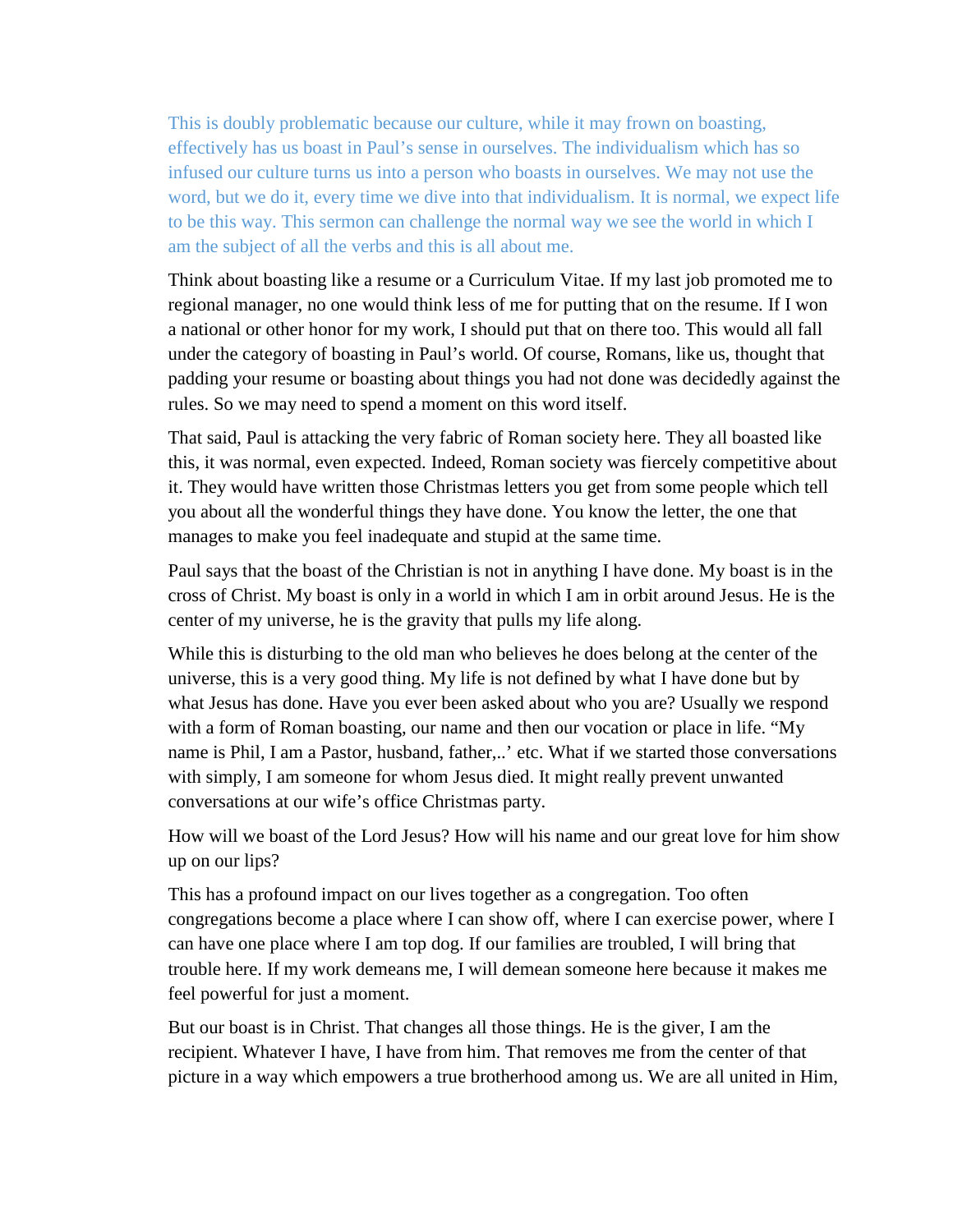not in something which we bring to the table, nor in our agreement with each other. He has called, gathered, enlightened, and sanctified through his Spirit.

Illustrating this sermon is important. I remember the period in my first parish in which three of my most influential and important households all announced that they had taken positions in other states and soon would be leaving. It was a small parish and I was really worried about this. I remember one day leaving my office upset and afraid, and suddenly it dawned me that I was saved by Grace, not through works, but through faith. It was not mine to boast about. It was as if God was telling me that this was his parish, not mine. He would take care of it, and I did not need this worry and fear. I walked into the house in a very different frame of mind. I had left the office and I was the subject of all the verbs, when I walked in the front door of my home, God was the subject of the verbs. And he came through. Within a year, we missed the friends who had left, but God raised up new leaders, brought new members, and we were stronger and better as a parish. And I had done none of it, God had done it all. The preacher will need to find his own story to tell about this, but a little episode like this can make all the difference.

3. The Requirement of the Lord (OT and Gospel readings - That God would lay his gentle requirement on the people of this congregation, giving them the humility, love of mercy/kindness, and justice which he demands and his Spirit provides.)

This sermon creates a tension for our folks by laying out the demand of God, the description of the blessed person as Jesus speaks the beatitudes, and letting them do their work. It will not take long for people to be uncomfortable with that. I have not been meek, I have not been pure in heart, peace-making, or many of the things of which Jesus talks. Micah's requirement is terrible in one respect, justice I had for it condemns me. Mercy I despise, and to walk in humility is beyond me.

But the Gospel is not to take away the requirement here, but to take me out of the center of this picture and put Christ there where he belongs. Already 800 years before he was born, Micah heard God demand Jesus of us. Jesus speaks to his audience in the first century and describes himself, and then gives himself to the very men and women who failed so miserably.

As Micah said earlier, there is no sacrifice which can possibly measure up to God's demands, not even if I try real hard and do my best. But Jesus is a sacrifice on a whole other scope and scale. And this is the really good part: he has imparted his very self to me. The demand of Micah is met in Him, and the very innocence and righteousness of Christ, lacking in my life, has been given to me in my baptism and infuses my life from this altar. Now, throughout my life, when I experience the taste of the things that Jesus speaks of, the persecution and mourning, the good in my life, the moment when I make the peace or actually do something with a pure heart, or when I am hungering and thirsting for a righteousness I desperately need, in all those times, I hear Jesus say to me "blessed are you…." I remember that he was meek once, he was numbered with the poor